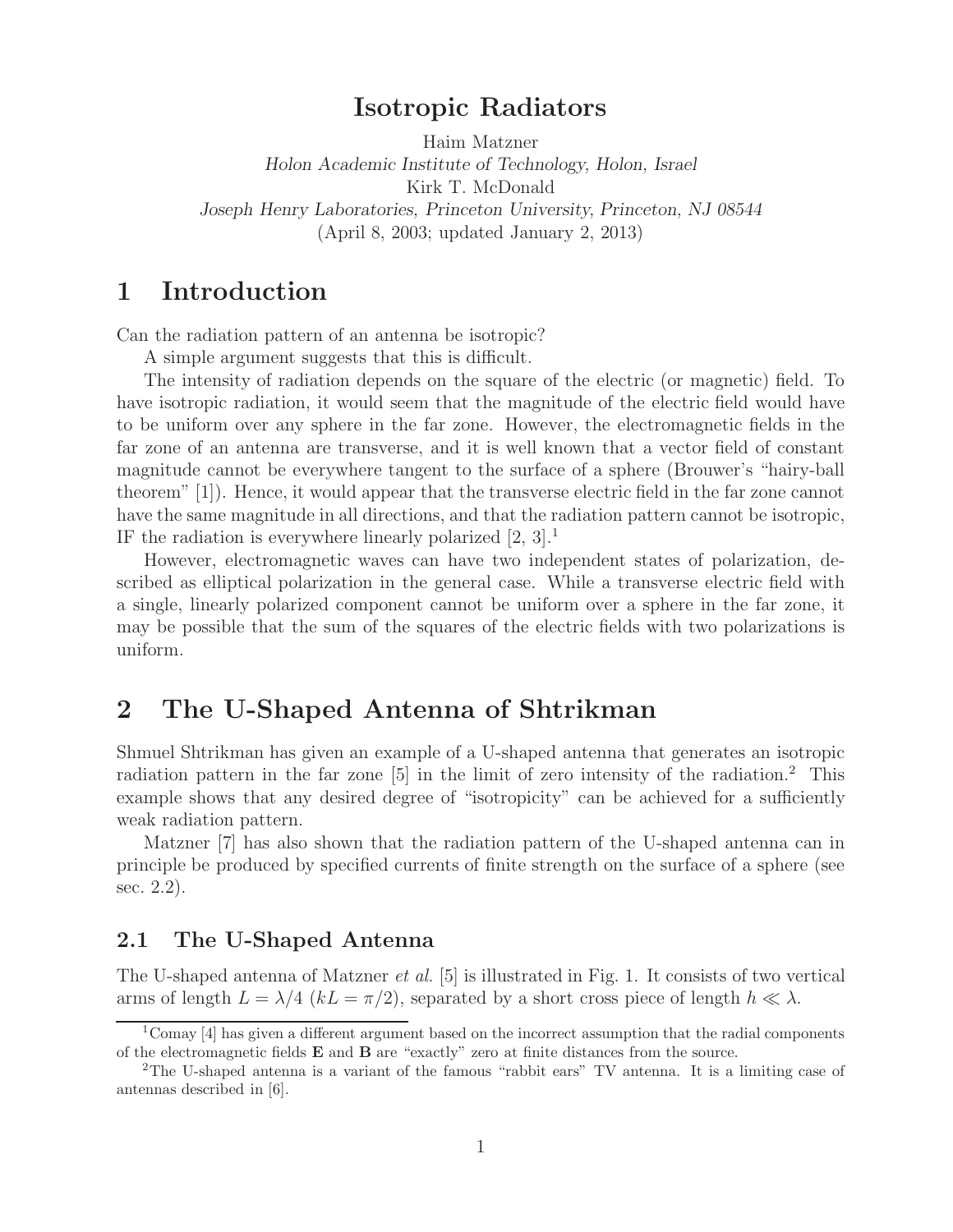

Figure 1: The U-shaped antenna whose radiation pattern is isotropic in the limit that  $h \to 0$ , for which the intensity also goes to zero. The dashed lines indicate the spatial dependence of the current. From [5].

Denoting the peak current in the antenna by  $I$ , the current density **J** can be written as,

$$
\mathbf{J}(\mathbf{r},t) = \mathbf{J}(\mathbf{r})e^{-i\omega t},\tag{1}
$$

where,

$$
\mathbf{J}(\mathbf{r}) = I\left[\delta(x - h/2)\delta(y)\cos(kz + \pi/4)\hat{\mathbf{z}} + \delta(y)\delta(z + \lambda/8)\hat{\mathbf{x}} - \delta(x + h/2)\delta(y)\cos(kz + \pi/4)\hat{\mathbf{z}}\right],
$$
\n(2)

and  $-\lambda/8 \le z \le \lambda/8$  on the vertical arms,  $-h/2 \le x \le h/2$  on the horizontal arm.

The time-averaged, far-zone radiation pattern of an antenna with a specified, timeharmonic current density can be calculated (in Gaussian units) according to  $|8|$ ,

$$
\frac{dP}{d\Omega} = \frac{\omega^2}{8\pi c^3} \left| \hat{\mathbf{k}} \times \left[ \hat{\mathbf{k}} \times \int \mathbf{J}(\mathbf{r}) e^{i\mathbf{k}\cdot\mathbf{r}} d\text{Vol} \right] \right|^2.
$$
 (3)

For an observer at angles  $(\theta, \phi)$  with respect to the z axis (in a spherical coordinate system), the unit wave vector has rectangular components.

$$
\hat{\mathbf{k}} = \sin \theta \cos \phi \ \hat{\mathbf{x}} + \sin \theta \sin \phi \ \hat{\mathbf{y}} + \cos \theta \ \hat{\mathbf{z}}.
$$
 (4)

The integral transform  $J_k = \int J(r) e^{i\mathbf{k} \cdot \mathbf{r}} d\text{Vol}$  in eq. (3) has rectangular components,

$$
J_{\mathbf{k},x} = I \int_{-h/2}^{h/2} dx \ e^{ik \sin \theta \cos \phi x} \int dy \ \delta(y) \ e^{ik \sin \theta \sin \phi y} \int dz \ \delta(z + 1/8) \ e^{ik \cos \theta z}
$$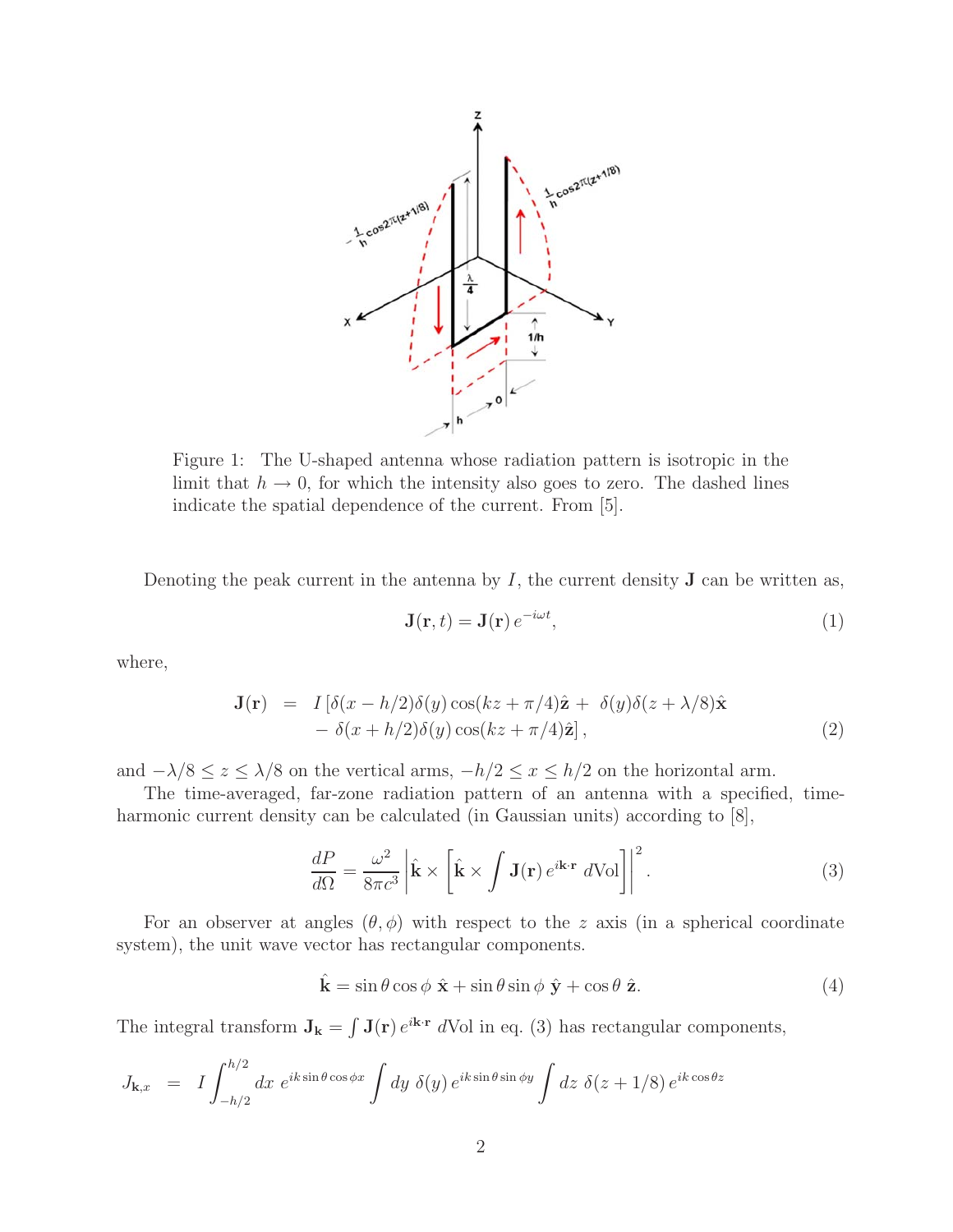$$
= I \frac{\sin[(k/2)h\sin\theta\cos\phi]}{(k/2)\sin\theta\cos\phi} e^{-i(\pi/4)\cos\theta} \approx I h e^{-i(\pi/4)\cos\theta},
$$
\n(5)

$$
J_{\mathbf{k},y} = 0, \tag{6}
$$

$$
J_{\mathbf{k},z} = I \int dx \, \delta(x - h/2) e^{ik \sin \theta \cos \phi x} \int dy \, \delta(y) e^{ik \sin \theta \sin \phi y} \int_{-\lambda/8}^{\lambda/8} dz \, \cos(kz + \pi/4 e^{ik \cos \theta z})
$$
  
\n
$$
-I \int dx \delta(x + h/2) e^{ik \sin \theta \cos \phi x} \int dy \delta(y) e^{ik \sin \theta \sin \phi y} \int_{-\lambda/8}^{\lambda/8} dz \cos(kz + \pi/4) e^{ik \cos \theta z}
$$
  
\n
$$
= I \frac{\sin[(k/2)h \sin \theta \cos \phi]}{(k/2) \sin^2 \theta} (i e^{i(\pi/4) \cos \theta} + \cos \theta e^{-i(\pi/4) \cos \theta})
$$
  
\n
$$
\approx I h \frac{\cos \phi}{\sin \theta} (i e^{i(\pi/4) \cos \theta} + \cos \theta e^{-i(\pi/4) \cos \theta}). \tag{7}
$$

Then,

$$
\begin{split}\n\left|\hat{\mathbf{k}} \times \left(\hat{\mathbf{k}} \times \mathbf{J}_{k}\right)\right|^{2} &= |J_{k}|^{2} - |\hat{\mathbf{k}} \cdot \mathbf{J}_{k}|^{2} \\
&= (1 - \hat{k}_{x}^{2})|J_{k,x}|^{2} + (1 - \hat{k}_{z}^{2})|J_{k,z}|^{2} - 2\hat{k}_{x}\hat{k}_{z}ReJ_{k,x}J_{k,z}^{\star} \\
&= (1 - \sin^{2}\theta\cos^{2}\phi)|J_{k,x}|^{2} + \sin^{2}\theta|J_{k,z}|^{2} - 2\sin\theta\cos\theta\cos\phi ReJ_{k,x}J_{k,z}^{\star} \\
&= I^{2}\frac{\sin^{2}[(k/2)h\sin\theta\cos\phi]}{[(k/2)\pi\sin\theta\cos\phi]^{2}}\left[(1 - \sin^{2}\theta\cos^{2}\phi) \\
&\quad + \cos^{2}\phi(1 + \cos^{2}\theta - 2\cos\theta\sin[(\pi/2)\cos\theta])\right) \\
&\quad - 2\cos^{2}\phi(\cos^{2}\theta - \cos\theta\sin[(\pi/2)\cos\theta])\right] \\
&= I^{2}\frac{\sin^{2}[(k/2)h\sin\theta\cos\phi]}{[(k/2)\sin\theta\cos\phi]^{2}} \approx I^{2}h^{2}.\n\end{split} \tag{8}
$$

Thus, the radiation pattern is indeed isotropic in the limit that  $h \to 0$ . But in this limit, the radiation vanishes, for a fixed peak current  $I$ <sup>3</sup>

For a finite separation  $h$  between the two vertical arms of the antenna, the deviation from isotropicity is roughly  $1 - \sin^2(kh/2)/(kh/2)^2$ . Thus the pattern will be isotropic to 1% for  $h \sim 0.05\lambda$ . However, this uniformity is achieved at the expense of a substantial reduction in the intensity of the radiation. For example, the case of a U-shaped antenna with  $h = 0.05\lambda$ has an intensity only  $1/40$  of that of a basic half-wave, center-fed antenna.<sup>4</sup>

As is to be expected, the polarization of the radiation of the U-shaped antenna is elliptical in general. The far-zone electromagnetic fields are related to the integral transform  $J_k$ according to,

$$
\mathbf{B} = ik \frac{e^{i(kr - \omega t)}}{r} \hat{\mathbf{k}} \times \mathbf{J}_k, \qquad \mathbf{E} = \mathbf{B} \times \hat{\mathbf{k}}.
$$
 (10)

<sup>3</sup>Matzner *et al.* [5] tacitly assume that the product  $Ih = 1$  as  $h \rightarrow 0$ . Their result then appears to have a finite radiation intensity, but the current in their U-shaped antenna is infinite.

<sup>4</sup>Using eq. (14-55) of [8] for a center-fed linear antenna of length  $L = \lambda/2$  ( $kL = \pi$ ), and peak current I, we have,

$$
\left|\hat{\mathbf{k}} \times \left(\hat{\mathbf{k}} \times \mathbf{J}_k\right)\right|^2 = \frac{4I^2}{k^2} \left[\frac{\cos[(kL/2)\cos\theta] - \cos(kL/2)}{\sin\theta \sin(kL/2)}\right]^2 = \frac{I^2}{\pi^2} \frac{\cos^2[(\pi/2)\cos\theta]}{\sin^2\theta}.
$$
\n(9)

for which the maximum intensity occurs at  $\theta = \pi/2$  where eq. (9) becomes 0.101<sup>2</sup>.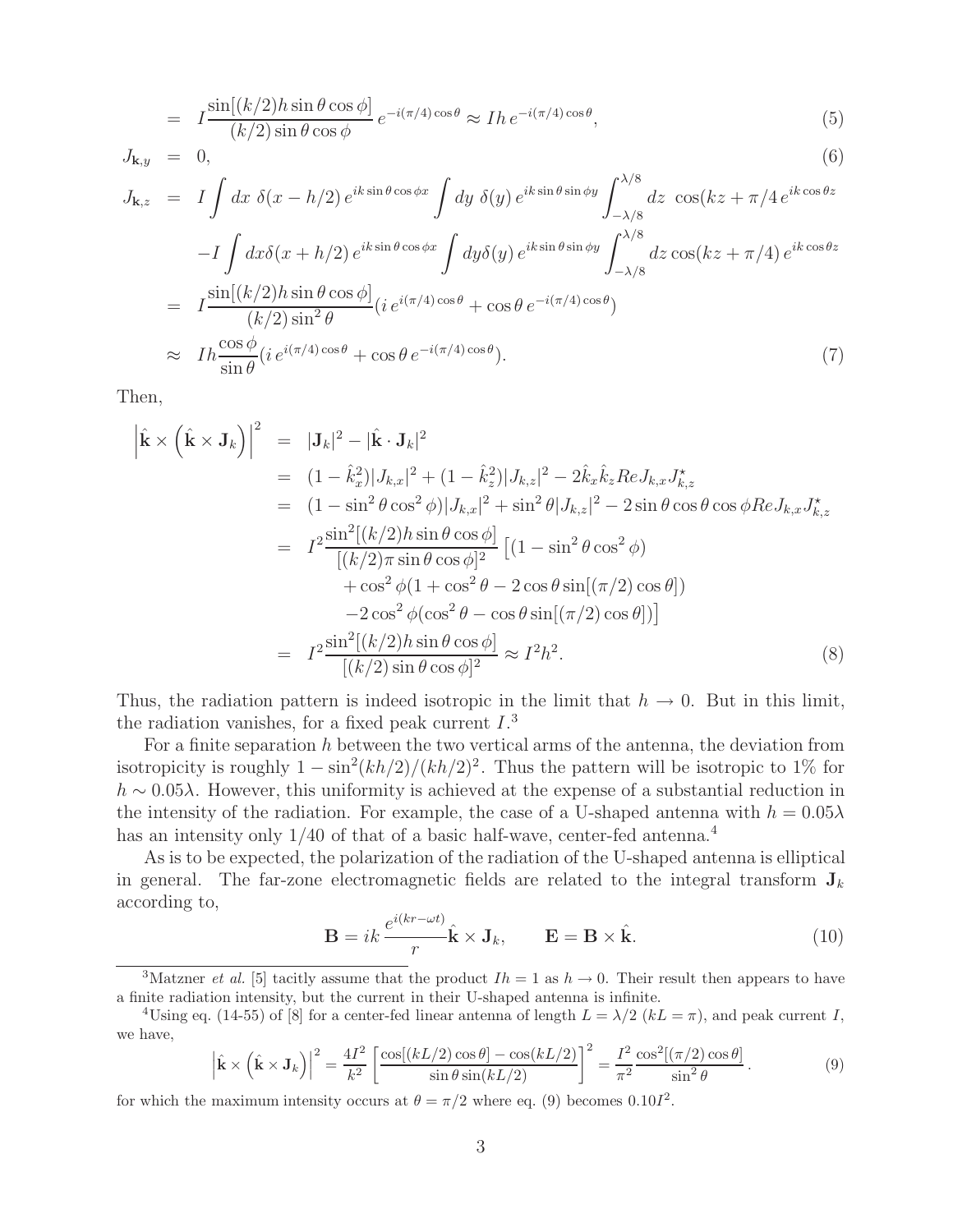The components of the far-zone electromagnetic fields in spherical coordinates are therefore,

$$
E_r = B_r = \hat{\mathbf{k}} \cdot \mathbf{B} = 0,
$$
\n
$$
E_{\theta} = B_{\phi} = ik \frac{e^{i(kr - \omega t)}}{r} (\cos \theta \cos \phi J_{k,x} - \sin \theta J_{k,z})
$$
\n
$$
= Ik \cos \phi e^{i(\pi/4) \cos \theta} \frac{\sin[(k/2)h \sin \theta \cos \phi]}{(k/2) \sin \theta \cos \phi} \frac{e^{i(kr - \omega t)}}{r}
$$
\n
$$
\approx Ilk \cos \phi e^{i(\pi/4) \cos \theta} \frac{e^{i(kr - \omega t)}}{r},
$$
\n
$$
e^{i(kr - \omega t)}
$$
\n(12)

$$
E_{\phi} = -B_{\theta} = -ik \frac{e^{i(kr - \omega t)}}{r} \sin \phi J_{k,x}
$$
  
=  $-iIk \sin \phi e^{-i(\pi/4) \cos \theta} \frac{\sin[(k/2)h \sin \theta \cos \phi]}{(k/2) \sin \theta \cos \phi} \frac{e^{i(kr - \omega t)}}{r}$   
 $\approx -iIh k \sin \phi e^{-i(\pi/4) \cos \theta} \frac{e^{i(kr - \omega t)}}{r}$ . (13)

The magnitudes of the fields are,

$$
E = B = \frac{Ik}{r} \frac{\sin[(k/2)h\sin\theta\cos\phi]}{(k/2)\sin\theta\cos\phi} \approx \frac{Ihk}{r},
$$
\n(14)

which are isotropic in the limit of small h. Figure 2 from  $[7]$  illustrates the character of the elliptical polarization of the fields  $(12)-(13)$  for various directions in the limit of small h.

#### **2.2 Isotropic Radiation from Currents on a Spherical Shell**

In sec. 6.6 of his Ph.D. thesis [7], Matzner showedhow the far-zone radiation pattern of the U-shaped antenna (in the limit  $h \to 0$ ) can be reproduced by an appropriate distribution of currents on a spherical shell of radius  $R = \lambda/4$ . For this, he first expandrd the far-zone fields (12)-(13) in vector spherical harmonics, and then matched these to currents on a shell of radius R and to an appropriate form for the fields inside the shell.

Figures 3 and 4 illustrate this procedure. The key point is that the surface currents are finite in magnitude, and hence an isotropic radiator is realizable in the laboratory (in contrast to the U-shaped antenna, which requires an infinite current I to achieve perfectly isotropic radiation).

In principle, many other surfaces besides that of a sphere could support a pattern of finite, oscillating currents whose far zone radiation pattern is isotropic.

# **3 A Linear Array of "Turnstile" Antennas**

Saunders [3] has noted that a certain infinite array (a certain vertical stack) of so-called "turnstile" antennas [9, 10] can also produce a far-zone radiation pattern that is isotropic

A turnstile antenna consists of a pair of half-wave, center-fed linear dipole antennas oriented at 90◦ to each other, and driven 90◦ out of phase, as shown in Fig. 5.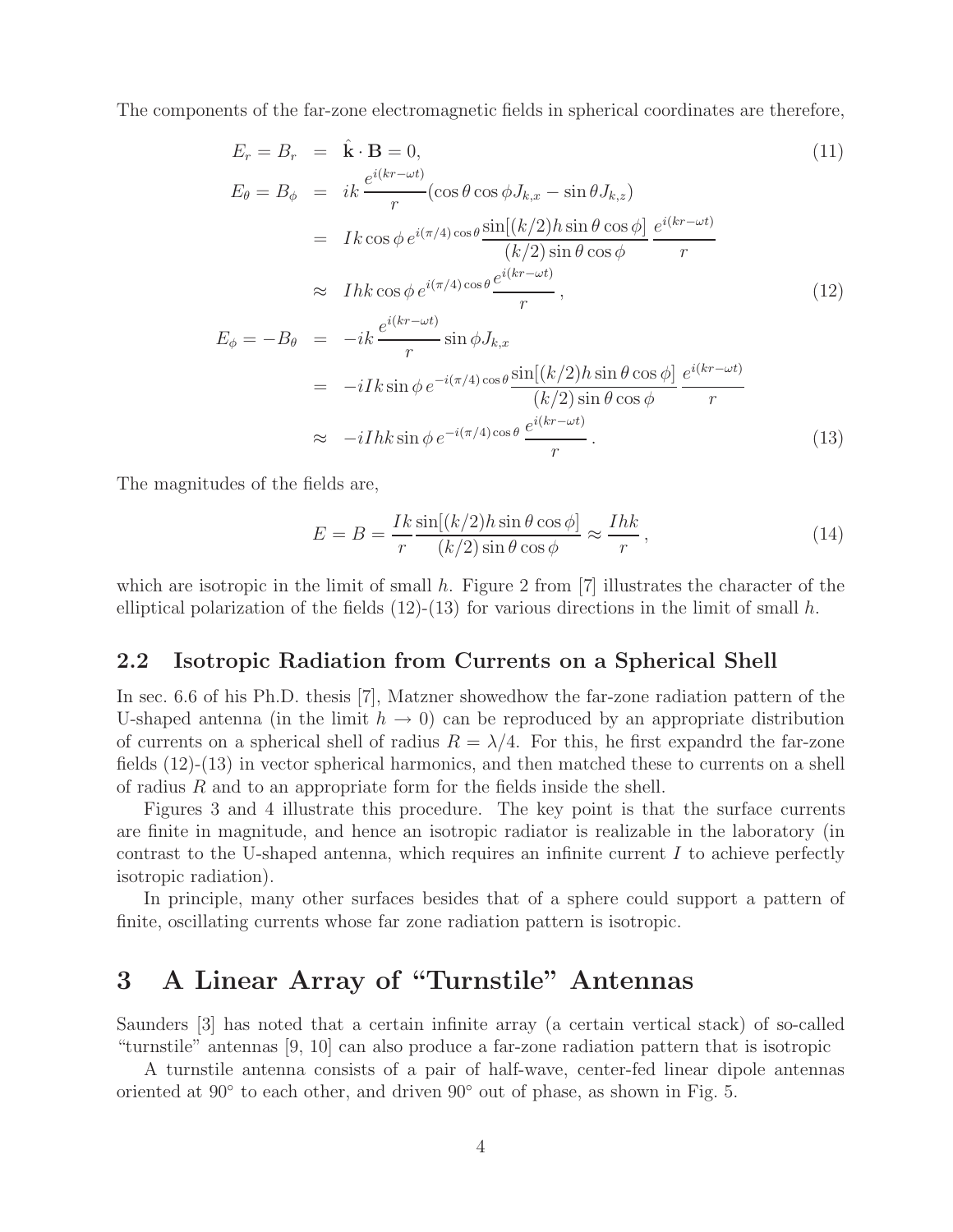

Figure 2: The elliptical polarization of the fields (12)-(13) of the U-shaped antenna in the limit of small  $h$ . From [7].



Figure 3: The spherical shell of radius  $R = \lambda/4$  on which a set of currents can be found that produces the same far-zone fields as does the U-shaped antenna. From [7].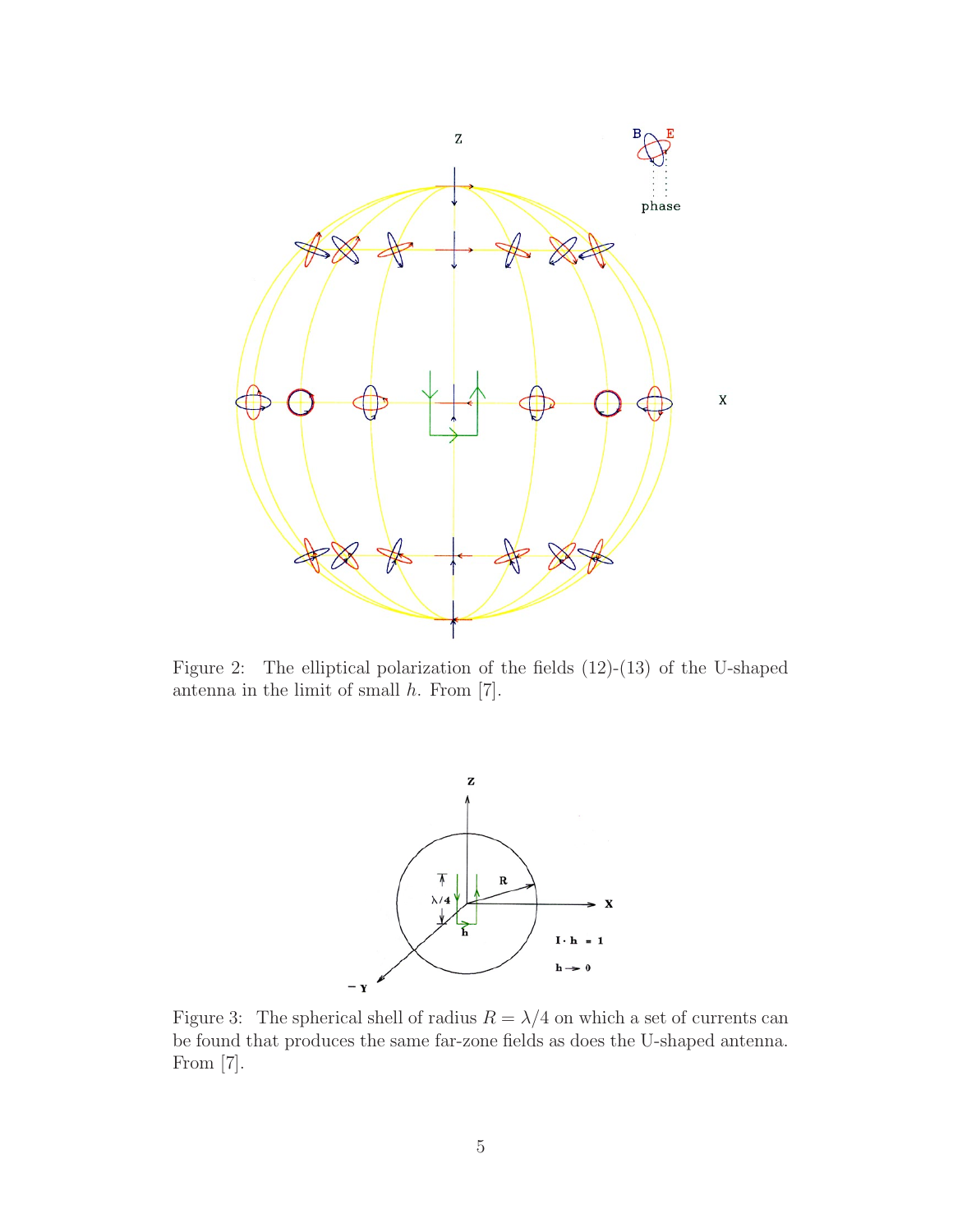

Figure 4: Contours of the current density on the spherical shell that produce the same far-zone fields as does the U-shaped antenna. From [7].



Figure 5: A "turnstile" antenna. From [10].

If we approximate the half-wave dipoles by point dipoles, then the dipole moment of the system can be written as,

$$
\mathbf{p} = \mathbf{p}_0 e^{-i\omega t} = p_0(\hat{\mathbf{x}} + i\,\hat{\mathbf{y}}) e^{-i\omega t},\tag{15}
$$

taking the antenna to be aligned along the  $x$  and  $y$  axes. The electromagnetic fields in the far zone are then,

$$
\mathbf{B} = k^2 \frac{e^{i(kr - \omega t)}}{r} \hat{\mathbf{k}} \times \mathbf{p}_0, \qquad \mathbf{E} = \mathbf{B} \times \hat{\mathbf{k}}, \tag{16}
$$

whose components in spherical coordinates are,

$$
E_r = B_r = \hat{\mathbf{k}} \cdot \mathbf{B} = 0, \tag{17}
$$

$$
E_{\theta} = B_{\phi} = -p_0 k^2 \frac{e^{i(kr - \omega t)}}{r} \cos \theta (\cos \phi + i \sin \phi), \qquad (18)
$$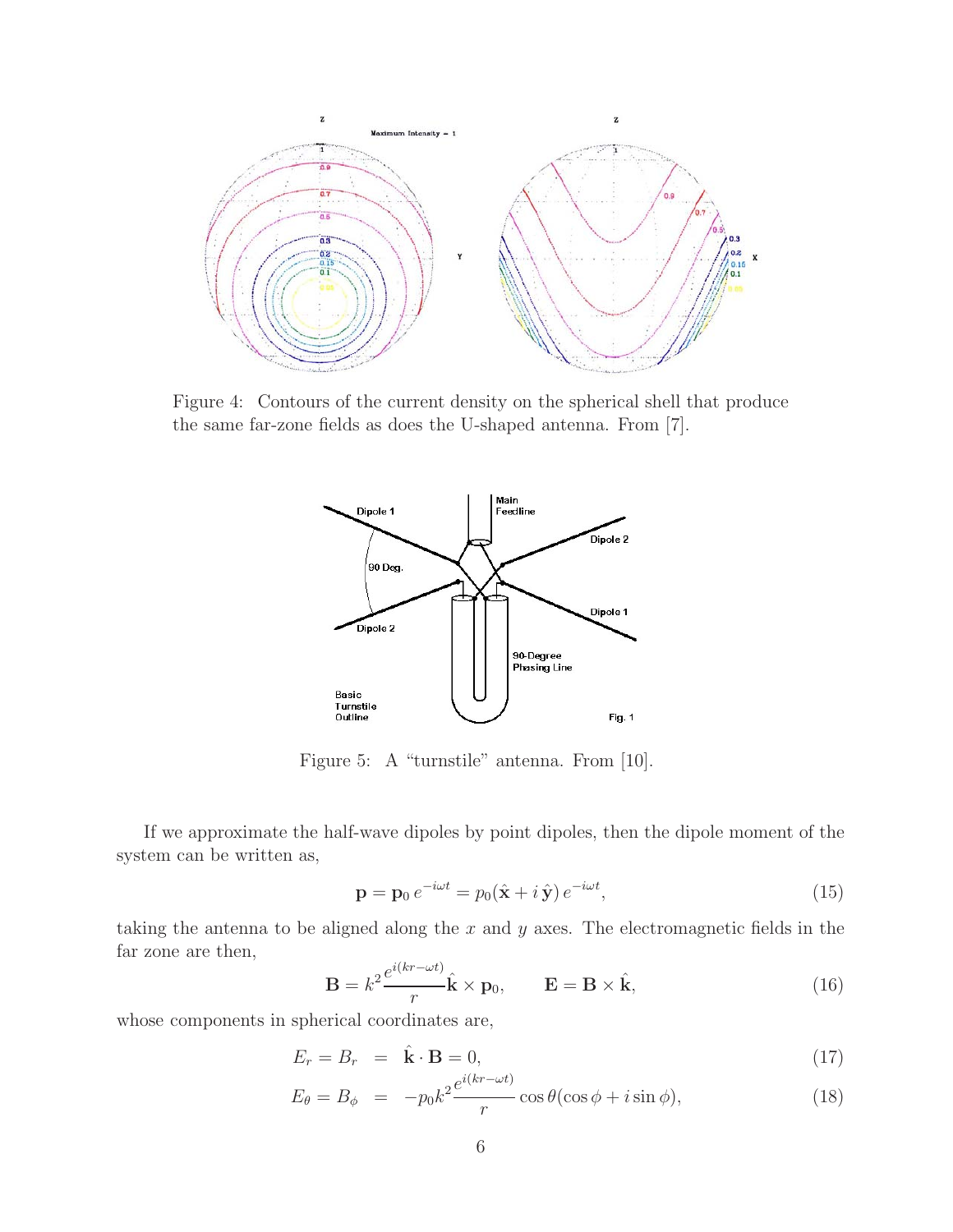$$
E_{\phi} = -B_{\theta} = -p_0 k^2 \frac{e^{i(kr - \omega t)}}{r} (\sin \phi - i \cos \phi). \tag{19}
$$

In the plane of the antenna,  $\theta = 90^{\circ}$ , the electric field has no  $\theta$  component, and hence no z component; the turnstile radiation in the horizontal plane is horizontally polarized. In the vertical direction,  $\theta = 0^{\circ}$  or 180 $^{\circ}$ , the radiation is circularly polarized. For intermediate angles  $\theta$  the radiation is elliptically polarized.

The magnitudes of the fields are,

$$
E = B = \frac{p_0 k^2}{r} \sqrt{1 + \cos^2 \theta},
$$
\n(20)

so the time-averaged radiation pattern is,

$$
\frac{dP}{d\Omega} = \frac{cr^2}{8\pi}B^2 = \frac{p_0^2\omega^4}{8\pi c^3}(1 + \cos^2\theta). \tag{21}
$$

The intensity of the radiation varies by a factor of 2 over the sphere, that is, by 3 dB, as shown in Fig. 6. Compared to that of other simple antennas, this pattern is remarkably isotropic.



Figure 6: The relative radiation pattern of a single turnstile antenna, and of a pair of turnstile antennas that are separated by  $\lambda/4$ .

But we can make the pattern even more isotropic by considering a vertical stack of turnstile antennas.

If the center of the turnstile antenna had been at height  $z$  along the  $z$ -axis, the only difference in the resulting electric and magnetic fields would be a phase change by  $kz\cos\theta$ because the path length to the distant observer differs by  $z \cos \theta$ . That is, the fields (17)-(19) would simply be multiplied by the phase factor  $e^{-ikz\cos\theta}$ .

Thus, if we have two turnstile antennas, one whose center is at the origin, and the other whose center is at height z, and we operated them in phase, the fields  $(17)-(19)$  would be multiplied by,

$$
1 + e^{-ikz\cos\theta}.\tag{22}
$$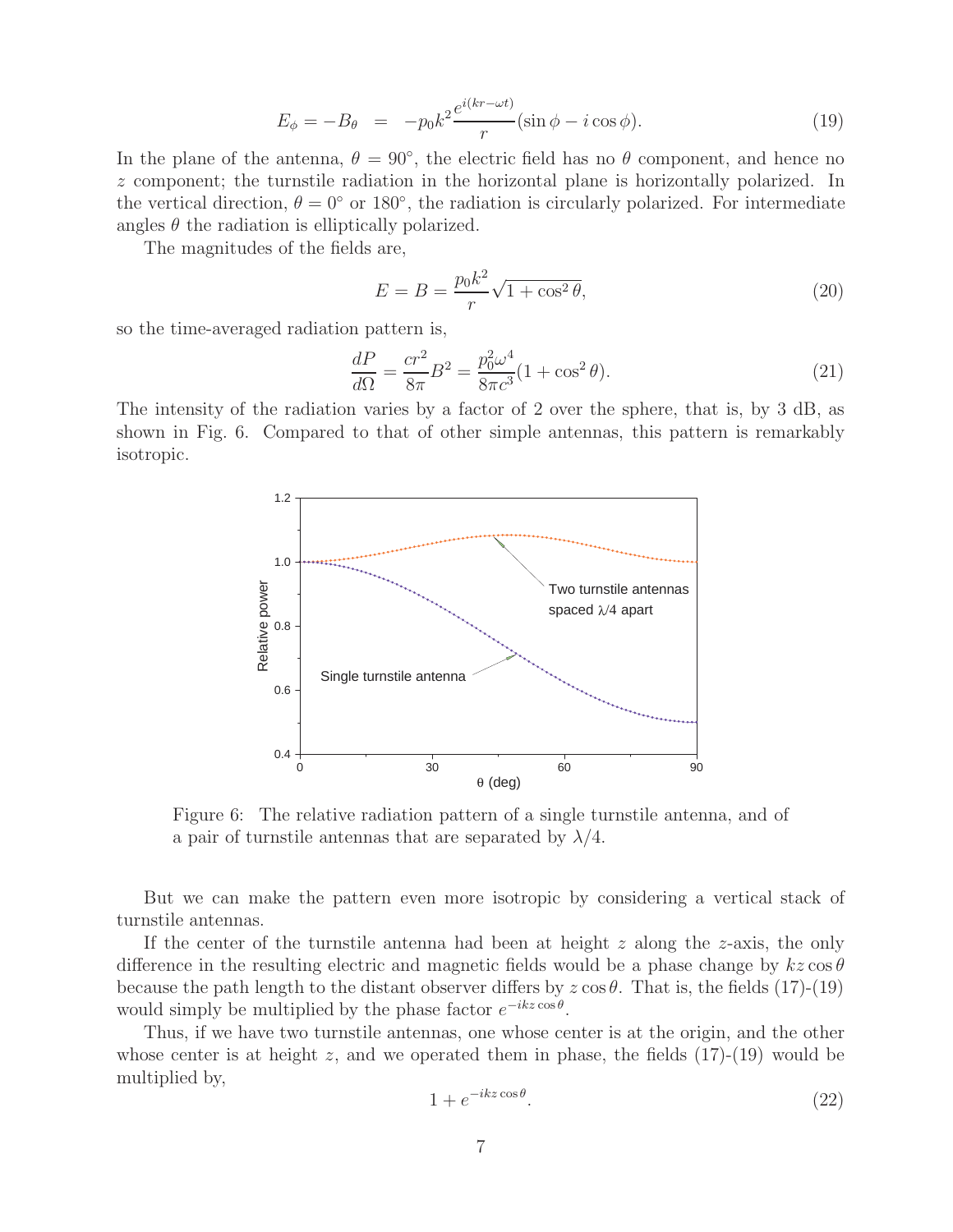The radiated power would therefore by eq. (21) multiplied by the absolute square of eq. (22),

$$
\frac{dP}{d\Omega} = 2\frac{p_0^2 \omega^4}{8\pi c^3} (1 + \cos^2 \theta)[1 + \cos(kz \cos \theta)].
$$
\n(23)

For example, suppose  $kz = \pi/2$ , *i.e.*, the vertical separation of the two antennas is 1/4 of a wavelength. Then, the peak of the radiation pattern is only 1.08 times (0.35 db) greater than the minimum, as shown in Fig. 6. For most practical purposes, this double turnstile antenna could be considered to be isotropic.

Saunders [3] has further shown that an infinite array of turnstile antennas yields strictly isotropic radiation provided the number  $N(z)$  of such antennas in an interval dz along the vertical axis is proportional to  $K_0(kz)$ , the so-called modified Bessel function of order zero [11], whose behavior is sketched in Fig. 7. The antennas are all driven in phase. Since the function  $K_0(kz)$  is sharply peaked at  $z = 0$ , we see that a properly spaced collection of turnstile antennas that extends over only  $\pm 1$  wavelength in z could produce an extremely isotropic radiation pattern.



Figure 7: The modified Bessel function  $K_0(x)$ . From [11].

The U-shaped antenna of sec. 2 is a variant on the theme of a vertical stack of turnstile antennas. Since the currents are opposite in the two vertical arms of the U-shaped antenna, the charge accumulations on these arms have opposite signs as well. Thus, the two vertical arms are in effect a vertical stack of horizontal dipole antennas. If we had a second U-shaped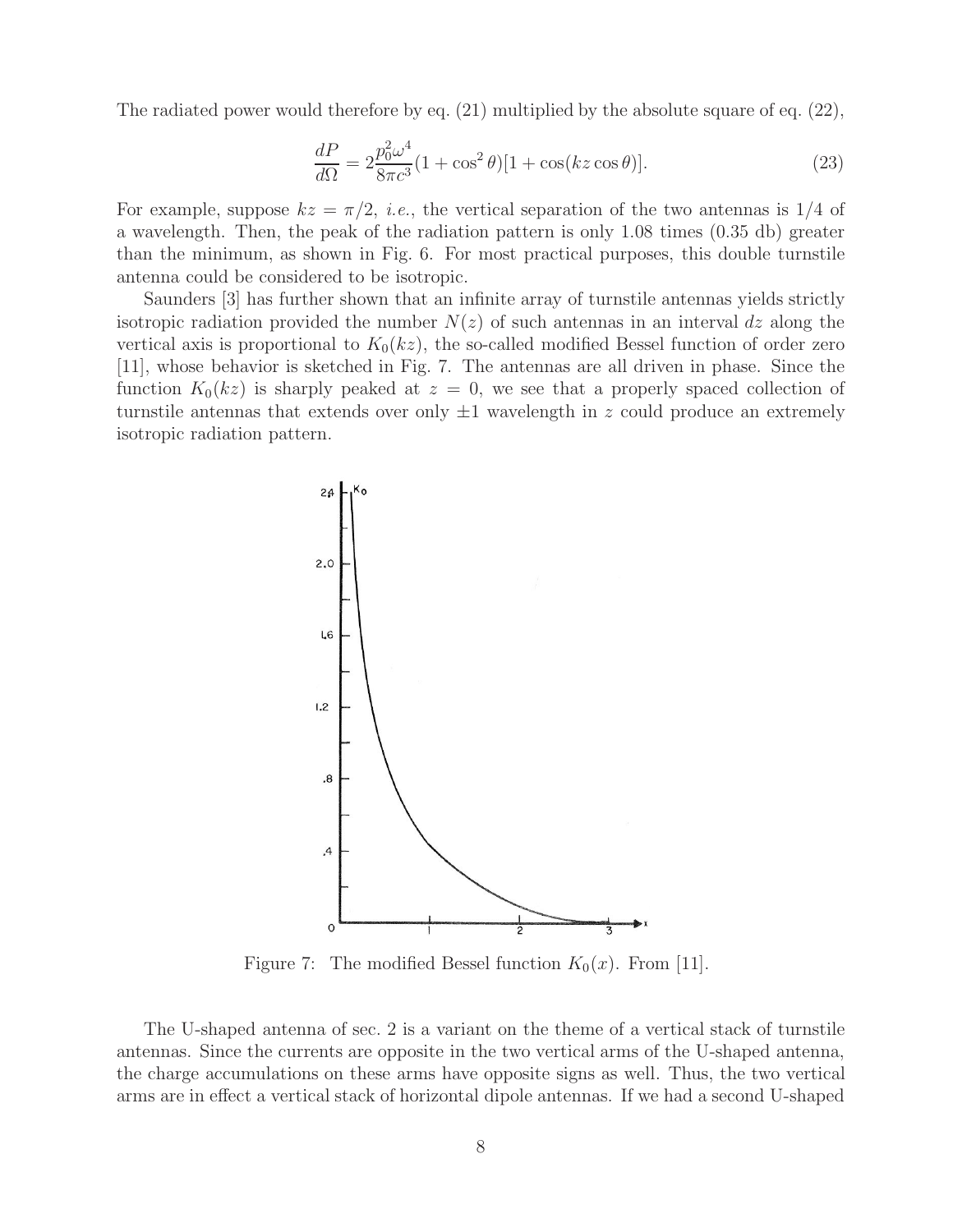antenna, rotated by 90◦ about the vertical compared to the first, and driven 90◦ out of phase, this would be equivalent to a vertical stack of (horizontal) turnstile antennas. Such a double U-shaped antenna is discussed in sec. 6.5.2 of [7], where its radiation pattern is found to be isotropic, although the details of the polarization of the radiation fields differ slightly from those for a single U-shaped radiator. See also [12].

# **References**

- [1] L.E.J. Brouwer, *On Continuous Vector Distributions on Surfaces*, Proc. Royal Acad. (Amsterdam) **11**, 850 (1909); *Collected Works*, *Volume 2: Geometry, Analysis, Topology, and Mechanics*, ed. by Hans Freudenthal (North-Holland Publishing Company, 1976), p. 301, http://kirkmcd.princeton.edu/examples/EM/brouwer\_praa\_11\_850\_09.pdf
- [2] H.F. Mathis, *A short proof that an isotropic antenna is impossible*, Proc. I.R.E. **39**, 970  $(1951)$ , http://kirkmcd.princeton.edu/examples/EM/mathis\_procire\_39\_970\_51.pdf *On isotropic antennas*, Proc. I.R.E. **42**, 1810 (1954), http://kirkmcd.princeton.edu/examples/EM/mathis\_procire\_42\_1810\_54.pdf
- [3] W.K. Saunders, *On the Unity Gain Antenna*, in *Electromagnetic Theory and Antennas*, ed. by E.C. Jordan (Pergamon Press, New York, 1963), Vol. 2, p. 1125, http://kirkmcd.princeton.edu/examples/EM/saunders\_eta\_2\_1125\_63.pdf
- [4] E. Comay, *The problem of spherically symmetric electromagnetic radiation*, Am. J. Phys. **70**, 715 (2002), http://kirkmcd.princeton.edu/examples/EM/comay\_ajp\_70\_715\_02.pdf
- [5] H. Matzner, M. Milgrom and S. Shtrikman, *Magnetoelectric Symmetry and Electromagnetic Radiation*, Ferroelectrics **161**, 213 (1994), http://kirkmcd.princeton.edu/examples/EM/matzner\_ferroelec\_161\_213\_94.pdf
- [6] R.F.G. Guertler, *Isotropic Transmission-Line Antenna and Its Toroid-Pattern Modification*, IEEE Trans. Ant. Prop. **25**, 386 (1977), http://kirkmcd.princeton.edu/examples/EM/guertler\_ieeetap\_25\_386\_77.pdf
- [7] H. Matzner, *Moment Method and Microstrip Antennas*, Ph.D. Thesis (Weizmann Institute of Science, Rehovot, Israel, 1993), http://kirkmcd.princeton.edu/examples/EM/matzner\_thesis\_93.pdf
- [8] See, for example, eq. (14-53) of W.K.H. Panofsky and M. Phillips, *Classical Electricity and Magnetism*, 2nd ed. (Addison-Wesley, 1962), kirkmcd.princeton.edu/examples/EM/panofsky-phillips.pdf
- [9] G.H. Brown, *The "Turnstile" Antenna*, Electronics **9**, 15 (April, 1936), http://kirkmcd.princeton.edu/examples/EM/brown\_electronics\_9\_14\_36.pdf
- [10] L.B. Cebik, *The Turnstile Antenna. An Omni-Directional Horizontally Polarized Antenna*, http://www.cebik.com/turns.html